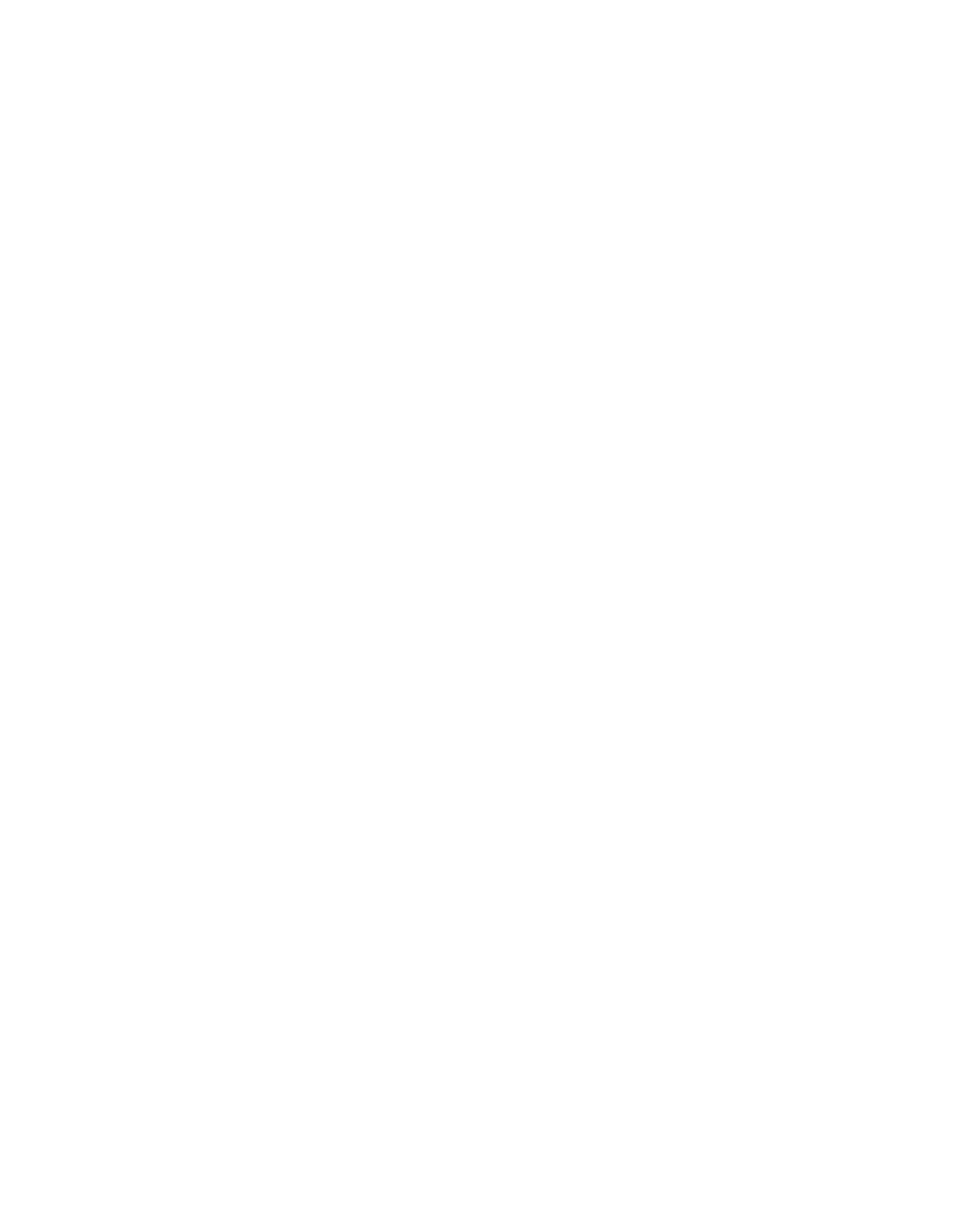





**Rally of Nations - 2022**

01 - 03 April

## **Start List for Section 1 - TC0 Friday 01st April 2022**

|                |                |                     |                                               |                          |                            | Class                     | Start |
|----------------|----------------|---------------------|-----------------------------------------------|--------------------------|----------------------------|---------------------------|-------|
| Ord.           | No.            | Competitor          | Driver / Co-Driver                            | Nat                      | Car                        | Group                     | Time  |
| 1              | 8              | UNITED KINGDOM      | Tom WILLIAMS                                  | <b>GBR</b>               | Ford                       | RC3                       | 19:38 |
|                |                |                     | Ross WITTHOCK                                 | <b>GBR</b>               | Fiesta                     | Rally3                    |       |
| $\overline{2}$ | 903            | <b>JAPAN</b>        | Hiroki ARAI                                   | JPN                      | Subaru                     | ARA                       | 19:40 |
|                |                |                     | Yasui TAKAHIRO                                | <b>JPN</b>               | <b>WRX</b>                 | Open 4WD                  |       |
| 3              | 553            | SPAIN               | <b>Nils SOLANS</b>                            | <b>ESP</b>               | Mitsubishi                 | RC <sub>2</sub>           | 19:42 |
|                |                |                     | Marc MARTI                                    | <b>ESP</b>               | Evolution X                | NR4                       |       |
| 4              | 555            | LAT AM              | <b>Miguel GRANADOS</b>                        | <b>MEX</b>               | Skoda                      | RC <sub>2</sub>           | 19:44 |
|                |                |                     | Adrián CARMONA                                | <b>MEX</b>               | Fabia Evo2                 | Rally2                    |       |
| 5              | $\mathbf{1}$   | MEXICO <sub>2</sub> | Ricardo CORDERO SR                            | MEX                      | Citroen                    | RC <sub>2</sub>           | 19:46 |
|                |                |                     | Marco HERNANDEZ<br>Harri ROVANPERA            | <b>MEX</b><br><b>FIN</b> | C <sub>3</sub><br>Citroen  | Rally2<br>RC <sub>2</sub> |       |
| 6              | $\overline{2}$ | <b>FINLAND</b>      | Angélica FUENTES                              | <b>FIN</b>               | DS3                        | Rally2                    | 19:48 |
|                |                |                     | Adrien FOURMAUX                               | <b>FRA</b>               | Ford                       | RC <sub>2</sub>           |       |
| 7              | 3              | <b>FRANCE</b>       | Alexandre CORIA                               | <b>FRA</b>               | Fiesta                     | Rally2                    | 19:50 |
|                |                |                     | <b>Matthew WILSON</b>                         | <b>GBR</b>               | Ford                       | RC <sub>2</sub>           |       |
| 8              | $\overline{7}$ | UNITED KINGDOM      | <b>Stuart LOUDON</b>                          | <b>GBR</b>               | Fiesta                     | Rally2                    | 19:52 |
| 9              |                | MEXICO 1            | <b>Benito GUERRA</b>                          | <b>MEX</b>               | Skoda                      | RC <sub>2</sub>           | 19:54 |
|                | 38             |                     | Dani CUÉ                                      | <b>ESP</b>               | Fabia                      | Rally2                    |       |
| 10             | 80             | <b>NORWAY</b>       | Mads OSTBERG                                  | <b>NOR</b>               | Skoda                      | RC <sub>2</sub>           | 19:56 |
|                |                |                     | Johan JOHANSSON                               | <b>SWE</b>               | Fabia                      | Rally2                    |       |
| 11             | 725            | <b>USA</b>          | Dave CARAPETYAN                               | USA                      | Subaru                     | ARA                       | 19:58 |
|                |                |                     | Nick DOBBS                                    | <b>USA</b>               | <b>WRX</b>                 | Open 4WD                  |       |
| 12             | 73             | LAT AM              | Julian JARAMILLO                              | <b>COL</b>               | Volkswagen                 | <b>CNRM</b>               | 20:00 |
|                |                |                     | Gabriel MARÍN JR.                             | <b>MEX</b>               | Proto Evo IX               | Grupo 1                   |       |
| 13             | 21             | MEXICO 1            | <b>Benito GUERRA SR</b><br>Jorge SALMONES     | <b>MEX</b><br><b>MEX</b> | Mitsubishi<br>Evolution IX | RC <sub>2</sub><br>NR4    | 20:02 |
|                |                |                     | Roope KORHONEN                                | <b>FIN</b>               | Mitsubishi                 | RC <sub>2</sub>           |       |
| 14             | 398            | <b>FINLAND</b>      | Viinikka ANSSI                                | <b>FIN</b>               | Evolution IX               | NR4                       | 20:04 |
|                |                |                     | Emilio VELAZQUEZ                              | MEX                      | Mitsubishi                 | <b>CNRM</b>               |       |
| 15             | 113            | MEXICO <sub>3</sub> | Javier MARÍN                                  | <b>MEX</b>               | Evolution IX               | Grupo 1                   | 20:06 |
|                |                |                     | Eyvind BRYNILDSEN                             | <b>NOR</b>               | Mitsubishi                 | RC <sub>2</sub>           |       |
| 16             | $\overline{4}$ | <b>NORWAY</b>       | Roger EILERSTEN                               | <b>NOR</b>               | Evolution X                | NR4                       | 20:08 |
| 17             | 33             | MEXICO 4            | Francisco NAME                                | <b>MEX</b>               | Subaru                     | <b>CNRM</b>               | 20:10 |
|                |                |                     | Armando ZAPATA                                | <b>MEX</b>               | <b>WRX</b>                 | Grupo 1                   |       |
| 18             | 10             | <b>SPAIN</b>        | Josep BASSAS                                  | <b>ESP</b>               | Subaru                     | ARA                       | 20:12 |
|                |                |                     | Axel CORONADO                                 | <b>ESP</b>               | <b>WRX</b>                 | Open 4WD                  |       |
| 19             | 5              | <b>ITALY</b>        | Alberto BATISTOLLI                            | <b>ITA</b>               | Mitsubishi                 | <b>CNRM</b>               | 20:14 |
|                |                |                     | Simone SCATOLLIN                              | <b>ITA</b>               | Evolution IX               | Grupo 1                   |       |
| 20             | 88             | <b>FRANCE</b>       | <b>Felipe SUBERVILLE</b><br>Jaime DEL PALACIO | <b>FRA</b><br><b>MEX</b> | Mitsubishi<br>Evolution X  | <b>CNRM</b><br>Grupo 1    | 20:16 |
|                |                |                     | Mike GLOVER                                   | USA                      | Subaru                     | ARA                       |       |
| 21             | 366            | <b>USA</b>          | Glen RAY                                      | <b>USA</b>               | <b>WRX</b>                 | Open 4WD                  | 20:18 |
|                |                |                     | Niki SCHELLE                                  | <b>DEU</b>               | Ford                       | RC5                       |       |
| 22             | 177            | <b>EUROPE</b>       | Lina METER                                    | <b>DEU</b>               | Fiesta                     | Rally5                    | 20:20 |
|                |                |                     | Javier SERRANO                                | ECU                      | Ford                       | RC5                       |       |
| 23             | 262            | ECUADOR             | Juán SÁNCHEZ                                  | ECU                      | Fiesta R2                  | Rally5                    | 20:22 |
| 24             | 34             | <b>JAPAN</b>        | Ishii HIRONAO                                 | JPN                      | Ford                       | RC5                       | 20:24 |
|                |                |                     | Fernado SEGURA                                | JPN                      | Fiesta                     | Rally5                    |       |
| 25             | 6              | <b>ITALY</b>        | Andrea MABELLINI                              | ITA                      | Renault                    | RC5                       | 20:26 |
|                |                |                     | Virginia LENZI                                | ITA                      | Clio RS                    | Rally5                    |       |
| 26             | 32             | <b>EUROPE</b>       | Sebastian BARBU                               | ROU                      | Renault                    | RC5                       | 20:28 |
|                |                |                     | Bogdan IANCU<br>Patrice SPITALIER             | ROU                      | Clio RS                    | Rally5                    |       |
| 27             | 216            | MEXICO <sub>3</sub> | Nicolás SPITALIER                             | MEX<br>MEX               | Renault<br>Clio RS         | RC5<br>Rally5             | 20:30 |
|                |                |                     | Diego SERRANO                                 | ECU                      | Renault                    | RC5                       |       |
| 28             | 211            | <b>ECUADOR</b>      | Juan-Felipe SERRANO                           | ECU                      | Clio                       | Rally5                    | 20:32 |